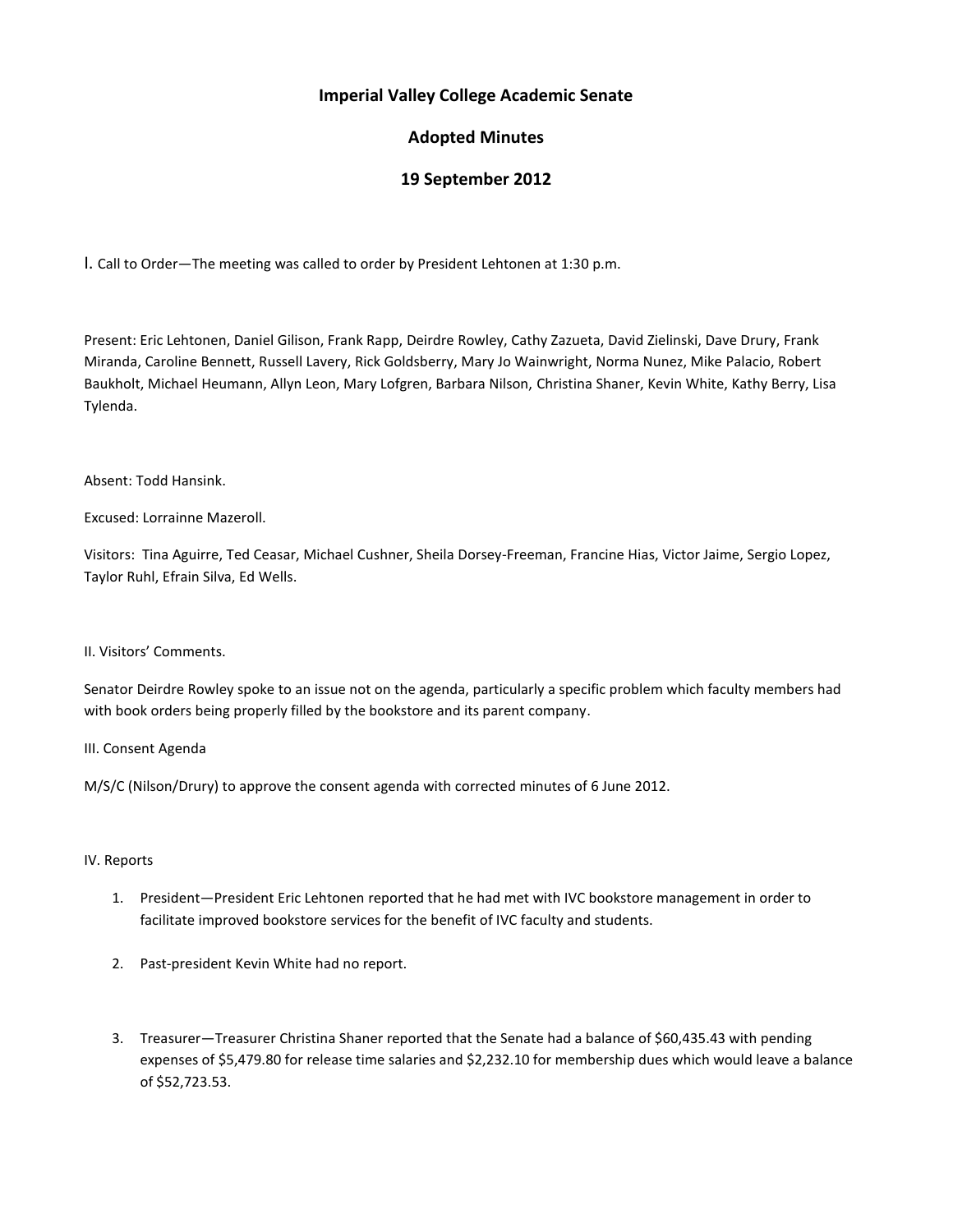- 4. Associated Student Government—Associated Student Government President Lisa Tylenda reported that the Student Government had held an on-campus memorial on Tuesday, September 11 and presented a mariachi band on Tuesday, September 18. They are further planning to show the documentary *The Longoria Affair* on Tuesday, September 25 in honor of Hispanic heritage month as well as conducting a blood drive on Wednesday, September 26. They are continuing to conduct voter registration on campus and are organizing a "No Texting while Driving" campaign in conjunction with the California Highway Patrol.
- 5. Part-Time Faculty Representative—Mike Palacio reported that, as the sole part time Academic Senate representative at this time, he was pleased that both Maribel Garcia and Francine Hias had declared candidacy for the vacant position.
- 6. Curriculum Committee—Curriculum Committee Chairman Michael Heumann reported that the Curriculum Committee's first meeting of the 2012-2013 academic was held on Thursday, 6 September 2012 and that training for new committee members had been completed. He further reported that the committee will meet again on Thursday, 20 September 2012.
- 7. Distance Education— Distance Education Committee Coordinator David Zielinski reported that the committee had reaffirmed its goals of future training for IVC faculty, on-line course development, and on-line course evaluation. He elaborated on these goals by stating that Andres Martinez is currently holding four training sessions per month.

He further stated that the committee, in conjunction with Vice President for Instruction Kathy Berry, was moving judiciously in assessing and planning on-line courses for the Spring 2013 semester.

8. Continuous Accreditation Readiness Team—Vice President Berry reported that the CART committee had met on September 7 with the deadline for completion of the accreditation report being September 28.

She further stated that she and IVC Professor Brian McNeece are currently serving on accreditation teams and that their training had helped them to better understand the accreditation process and how to better prepare IVC for its accreditation process.

9. Equivalency—Senator Mary Jo Wainwright reported the Equivalency Committee had received one application for a part time instructor in mathematics and had granted equivalency to the applicant. She reminded the Senate that part time faculty members who are granted equivalency are to be evaluated in their first semester of teaching and that discipline faculty serving on equivalency committees need training in the equivalency process. She further stated that the committee had changed its membership from one alternate to three alternates to better meet the demands of the equivalency process.

### V. Action Items

1. M/S/C (Rapp/Leon) as amended.

 *Whereas* the campus hour has been useful in building a sense of community at other community colleges, and

*Whereas* there are many activities of interest to campus groups or to the entire campus community, and

*Whereas* it is difficult within the constraints of a standard community college schedule to make said activities equally available to all,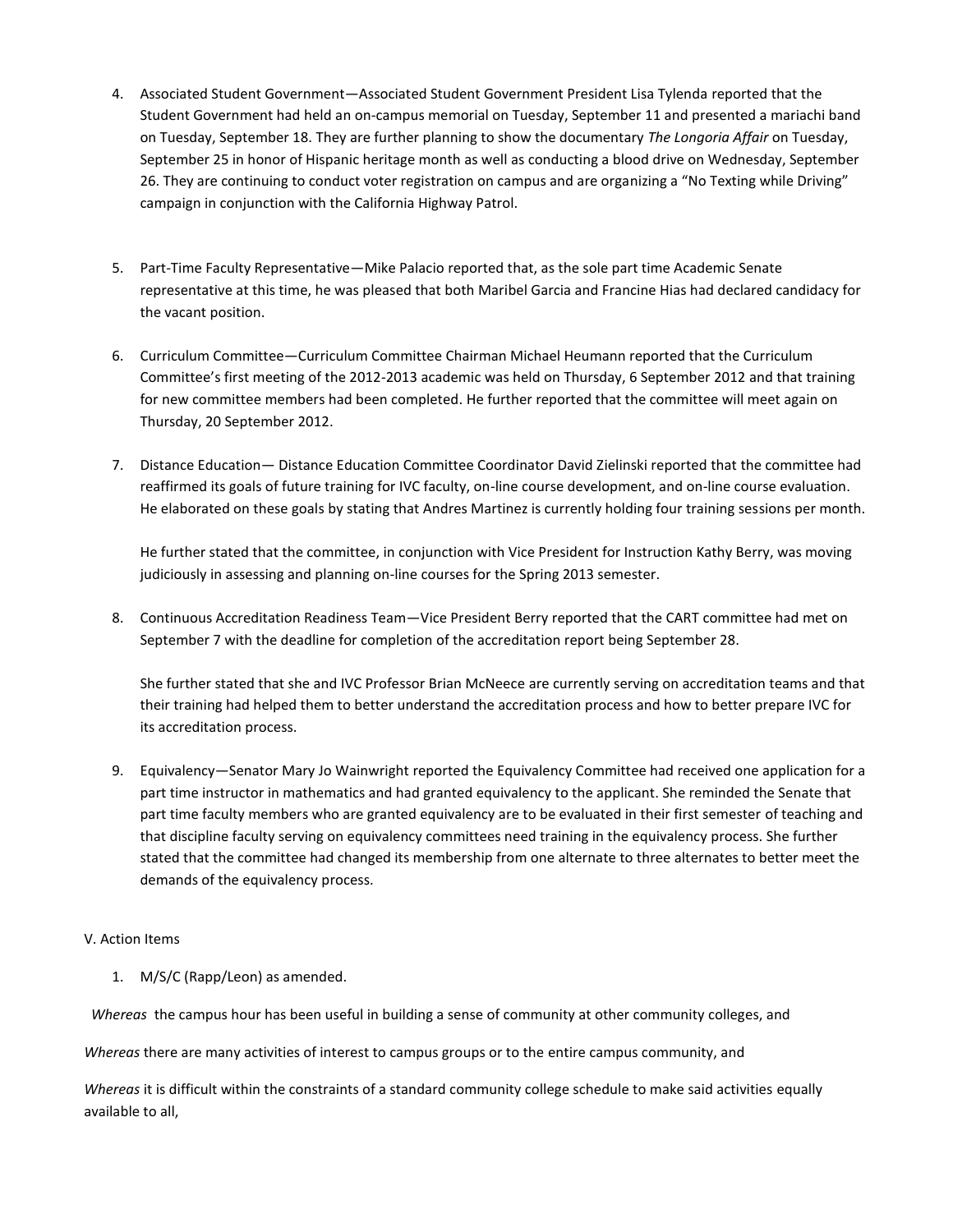*Therefore, Be It Resolved* that the Imperial Valley College Academic Senate supports the implementation of the campus hour, and

*Be It Further Resolved* that activities scheduled during the campus hour be made available to the entire campus community, whenever possible.

Discussion ensued, including concerns as to whether or not the time reservation of Tuesdays and Thursdays from 11:50a.m. to 1:15p.m for Campus Hour would become permanent and whether or not the inclusion of Campus Hour in the course schedule would be revisited in future semesters.

2. M/S/C (Gilison/Leon) that the IVC Academic Senate By-Laws be amended to include a Nursing Department representative on the Curriculum Committee.

3. President Eric Lehtonen announced the candidates for the Senate Subcommittees of Administration, Registration, and Petitions; Technology Planning; College Council; Staffing; and Title IX Representatives.

Secretary Rapp conducted hand votes for the contested open positions as follows:

Admissions, Registration and Petitions (one vacancy):

| <b>Eddie Chang</b> | 13 |
|--------------------|----|
| Lourdes Mercado    | 5  |
| Jose Plascencia    | q  |

Eddie Chang is elected to the Admissions, Registration, and Petitions Committee

Technology Planning (two vacancies):

| Michael Cushner | 14 |
|-----------------|----|
| Van Decker      | 7  |
| Gaylla Finnell  | O  |
| Jim Fisher      | 16 |

Michael Cushner and Jim Fisher are elected to the Technology Planning Committee.

President Lehtonen conducted voice votes for the uncontested open positions as follows:

College Council:

Kathleen Dorantes, running unopposed, is elected as a College Council representative, with one abstention.

Cathy Zazueta, running unopposed, is elected as an alternate College Council representative unanimously. One alternate College Council representative position remains open.

Staffing:

Jill Kitzmiller, running unopposed, is elected as a Staffing Committee member unanimously.

Title IX:

Lisa Solomon, running unopposed, is elected the female Title IX representative, with two "No" votes and one abstention.

Eric Jacobson, running unopposed, is elected the male Title IX representative, with one "No" vote and one abstention.